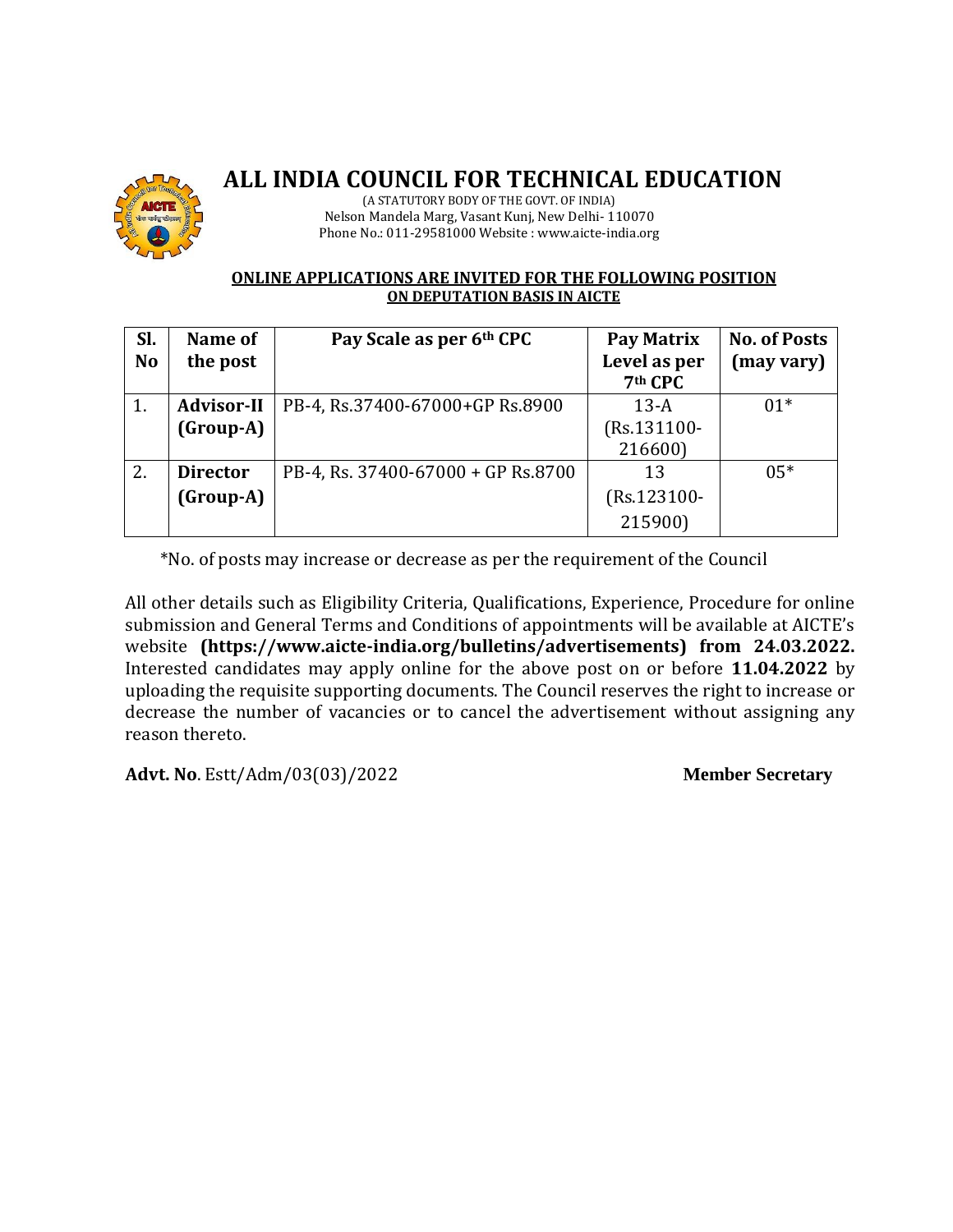

## **ALL INDIA COUNCIL FOR TECHNICAL EDUCATION**

**A** Statutory Body of the Govt. of India) Nelson Madela Marg, Vasant Kunj, New Delhi-110 070 Ph. No. : 011-29581000, Website: www.aicte-india.org

## **ADVERTISEMENT FOR FILLING UP VACANCIES ON DEPUTATION BASIS**

The All India Council for Technical Education (AICTE) invites online applications in the prescribed proforma from well qualified and experienced employees of Central/ State Governments/Universities/Autonomous Bodies/PSUs for filling up vacancies in the posts of Advisor-II and Director, respectively, on deputation basis. AICTE was established by an Act of Parliament (No.52 of 1987) with a view to proper planning and coordinated development of the technical education system throughout the country, the promotion of qualitative improvements of such education in relation to planned quantitative growth and the regulation and proper maintenance of norms and standards in the technical education system and for matters connected therewith. **The Council is a Statutory Body of Government of India with its headquarters in New Delhi and its Regional Offices situated at Bhopal, Bangalore, Chandigarh, Chennai, Kanpur, Kolkata, Hyderabad, Mumbai and Camp Offices at Guwahati, Thiruvananthapuram and Vadodara.** 

Online applications are invited from well qualified and experienced employees of Central or State Governments or Universities or Autonomous Bodies or PSUs, holding posts on regular basis in the parent cadre or department for appointment to the following posts on **deputation basis** initially for a period of three years and thereafter on yearly basis in terms of DoPT orders on the subject. The selected candidates are liable to be posted at AICTE Hqrs. or at any of its Regional Offices. The details of the posts are as under:

| SI. | Name of the post/ Pay    | No. of posts | <b>Educational Qualifications and Experience prescribed for</b>                                                                                                                                                                                                                                                             |
|-----|--------------------------|--------------|-----------------------------------------------------------------------------------------------------------------------------------------------------------------------------------------------------------------------------------------------------------------------------------------------------------------------------|
| No. | <b>Band</b>              | (may vary)   | the post                                                                                                                                                                                                                                                                                                                    |
| 1.  | <b>Advisor-II</b>        | 01           | <b>Deputation:</b>                                                                                                                                                                                                                                                                                                          |
|     | Level-13-A,              |              |                                                                                                                                                                                                                                                                                                                             |
|     | Rs.131100-216600 (7th    |              | (a) (i) Officers from the Central or State Governments or                                                                                                                                                                                                                                                                   |
|     | CPC)/PB-4, Rs.37400-     |              | Universities or Institutions of higher education or                                                                                                                                                                                                                                                                         |
|     | $67000 + GP-8900/-(6th)$ |              | Govt. Autonomous Bodies or Public Sector                                                                                                                                                                                                                                                                                    |
|     | CPC)                     |              | Undertakings holding analogous posts on regular                                                                                                                                                                                                                                                                             |
|     |                          |              | basis in the parent cadre or department; or                                                                                                                                                                                                                                                                                 |
|     |                          |              | (ii) with four years service in the post rendered after<br>appointment thereto on a regular basis in the pay<br>matrix Level-13 (7 <sup>th</sup> CPC) [PB-4 Rs.37400-67000 +<br>GP 8700/- (6 <sup>th</sup> CPC)/Rs.14300-18300/14300-<br>22400(pre- revised $5th$ CPC)] in the parent cadre/<br>department; or              |
|     |                          |              | (iii) with six years service in the grade rendered after<br>appointment thereto on a regular basis in the pay<br>matrix Level-12 (7 <sup>th</sup> CPC)[ PB-3 Rs.15600-39100 +<br>GP 7600/- (6 <sup>th</sup> CPC)/Rs.12000-16500/18000-18300<br>(pre-revised 5 <sup>th</sup> CPC)] in the parent cadre/<br>department; or    |
|     |                          |              | (b) Possessing the following educational qualifications and<br>experience:                                                                                                                                                                                                                                                  |
|     |                          |              | <b>Qualifications:</b>                                                                                                                                                                                                                                                                                                      |
|     |                          |              | (i) Master Degree in any of the subjects of Science or<br>Mathematics or Computer application or Management<br>including Behavioural Science, Commerce and Business<br>Economics or Economics or Pharmacy or Engineering<br>and Technology or Architecture and Town Planning from<br>a recognized University or equivalent; |
|     |                          |              | <b>Experience:</b>                                                                                                                                                                                                                                                                                                          |
|     |                          |              | (ii) Fifteen years' experience in Teaching or Research,<br>Educational Planning or Administration, Training etc. in<br>central or state government University or other<br>institution of higher education or Autonomous Bodies or                                                                                           |